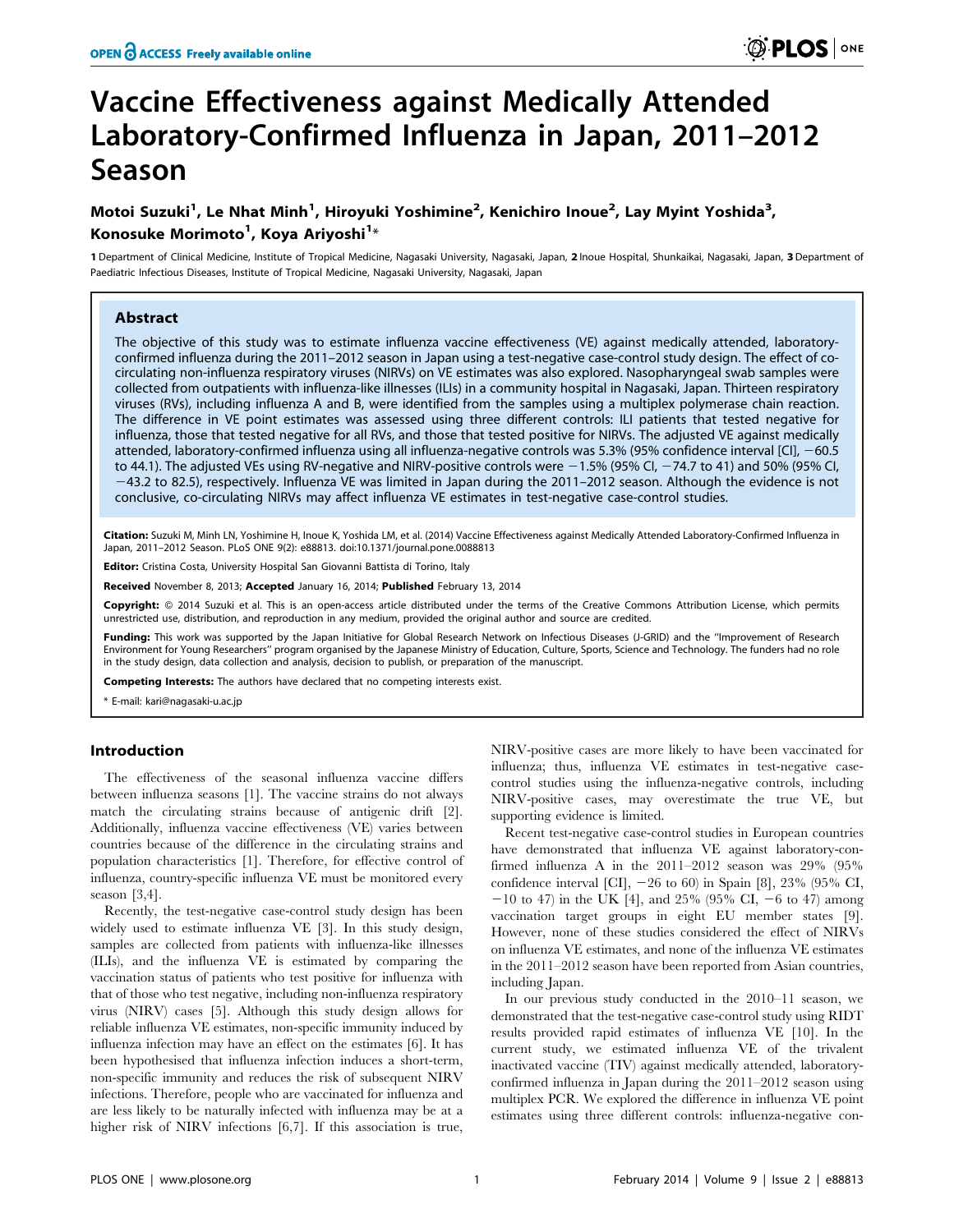trols, NIRV-positive controls, and respiratory virus (RV)-negative controls.

## Materials and Methods

#### Ethics

The study was approved by the Institutional Review Board (IRB) at Inoue Hospital, Nagasaki, and the IRB of the Institute of Tropical Medicine at Nagasaki University. Our hospital doctors informed the study objectives and methods to eligible patients and their guardians verbally during their consultations. We also provided the necessary information to patients and their guardians using a standardized questionnaire sheet and a poster presentation at the outpatient department. The requirement for obtaining written consent was waived by both IRBs. Anonymized data were used for the analysis.

#### Study Setting and Enrolment Criteria

Nagasaki City is located in the western part of Japan. A prospective case-control study was conducted at a middle-sized community hospital in the city, which was the study site used in our previous influenza VE study during the 2010–2011 season [10].

All patients who visited the outpatient department, presented with ILI, and had been administered the rapid influenza diagnostic test (RIDT) were eligible for the study. We modified the original case definition for ILI used in EU countries adapting to local context [11]; a case was defined as ILI if the patient showed a sudden onset of fever and at least one of the following symptoms: cough, runny nose, sore throat, headache, myalgia, or fatigue. We aimed to recruit all age groups, but the number of child cases was limited because the hospital did not have a paediatric department.

A case was excluded if 1) it didn't meet the ILI case definition, 2) testing was performed more than five days after disease onset, 3) testing was performed within seven days after previous testing, 4) the clinical sample was lost, or 5) it presented before the week of the first PCR-confirmed influenza case.

The study period was from December 1, 2011, through April 30, 2012. A standardised questionnaire was distributed to all outpatients during the study period to collect epidemiological information, including clinical symptoms, the date of onset, and influenza vaccination status for the 2011–2012 season. Patients were considered ''vaccinated'' only if they had been vaccinated more than 14 days prior to the hospital visit; otherwise, they were considered ''unvaccinated''. Patients and their caregivers were asked to fill out the questionnaire before the consultation. Demographic and clinical information was collected from electronic medical records.

In our setting, a commercial RIDT kit (RapidTesta Flu II, Sekisui Medical, Japan) was offered to every ILI patient to diagnose influenza A- and B-positive cases as a routine practice. The RIDT was performed by skilled nurses or laboratory technicians. Residual nasopharyngeal swabs were temporarily stored at  $-20^{\circ}$ C in the laboratory department of the hospital after being used for the RIDT. Within a week, the samples were transported to the Institute of Tropical Medicine at Nagasaki University for storage in a deep freezer  $(-80^{\circ}C)$  until they were used for further molecular tests.

#### Vaccines

In Japan, all children under 13 years of age are recommended to receive 2 doses of the seasonal influenza vaccine, and others are recommended to receive one dose by the Ministry of Health, Labor and Welfare. The cost of vaccination for the elderly is partially or fully subsidized by the local government [12]. The TIVs produced by domestic manufacturers are used for influenza vaccination; no live attenuated influenza vaccine has been approved in Japan. We therefore assumed that people who reported vaccinated for influenza in the 2011–2012 season had been vaccinated with TIVs.

The World Health Organization (WHO) recommended that the vaccines for use in the 2011–2012 northern hemisphere influenza season contain A/California/7/2009(H1N1)-like, A/ Perth/16/2009(H3N2)-like, and B/Brisbane/60/2008-like strains [13]. For the A/Perth/16/2009(H3N2)-like component, the A/ Victoria/210/2009(H3N2) strain was used in Japan [14].

#### Virus Characterisation

Viral nucleic acid was extracted using a QIA viral RNA minikit (QIAGEN Inc., Valencia, CA). The following four multiplex PCR assays were performed for each sample to detect 13 RVs: (1) influenza A/B, respiratory syncytial virus (RSV), and human metapneumovirus (HMPV); (2) human parainfluenza virus (HPIV) types 1–4; (3) human rhinovirus (HRV) and human coronavirus OC43/229E (HCoV); and (4) human adenovirus (HAdV) and human bocavirus (HBoV). Details of the multiplex PCR assays are published elsewhere [15,16]. Briefly, reverse transcription-PCR (RT-PCR) assays were performed using the one-step RT-PCR kit from QIAGEN. Confirmatory PCR was performed using a heminested PCR assay on samples that were positive in initial PCR tests; samples positive in both multiplex and hemi-nested PCRs were defined as positive. In the current study, PCR results but not RIDT results were used to define laboratory-confirmed influenza cases. HA subtyping was performed for influenza A-positive samples via RT-PCR and sequencing of the influenza HA gene using previously published methods [17].

The phylogenetic tree was constructed using the Neighbor-Joining method. HA1 sequences from reference strains used in the phylogenetic analysis were obtained from the EpiFlu database of the Global Initiative on Sharing Avian Influenza Data (GISAID).

#### Data Analysis

Patients were categorised into three groups: ILI episodes that were positive for influenza A and B (influenza positive cases), negative for influenza and positive for non-influenza respiratory viruses (NIRV-positive controls), and negative for all respiratory viruses (RV-negative controls). The characteristics of the study patients were compared by outcome categories using chi-square tests, Fisher's exact tests, and Kruskal-Wallis tests depending on the nature of the variable. The patients' ages were categorised into four groups: 10–19 years, 20–49 years, 50–64 years, and 65 years and above. The early and late phases of the influenza season were defined as up to week 8 of 2012 and from week 9 to week 17 of 2012.

We used the test-negative case-control study design to estimate influenza VE; specifically, the cases were all ILI episodes that were positive for influenza A and/or B, and the controls were all ILI episodes that were negative for both influenza A and B (all influenza-negative controls). We also estimated the VE against influenza A by excluding the influenza B-positive cases. Influenza VE estimates were calculated as 1– the odds ratio (OR). Logistic regression models were used to estimate the unadjusted and adjusted ORs. Age group, underlying conditions, duration from onset to testing, and month of visit were included in the final models. We did not exclude patients with unknown vaccination history  $(<10\%)$ , but we instead coded those missing values as ''unknown status'' and included all patients in our analysis. To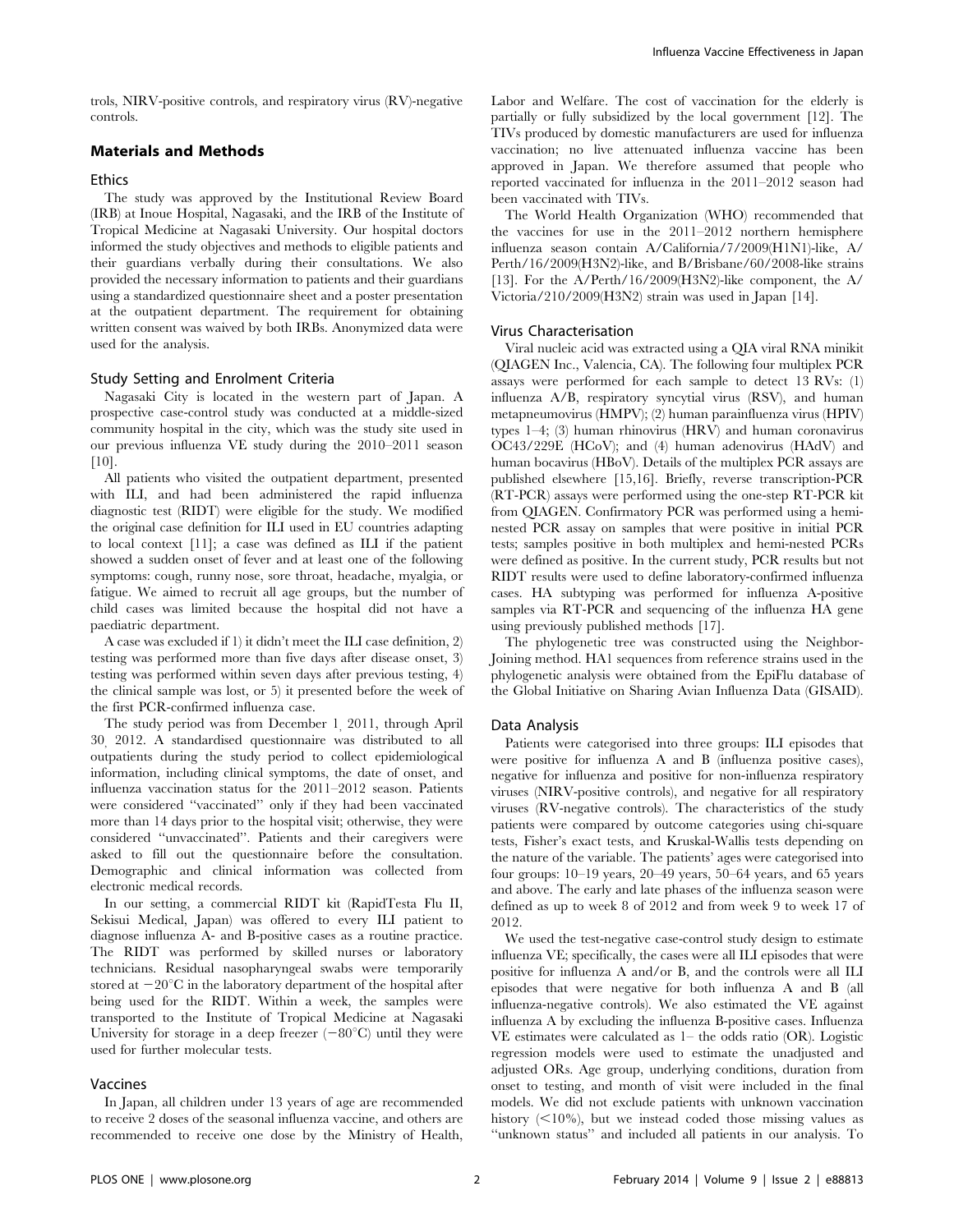explore the difference in influenza VE estimates by control group, we conducted analyses using NIRV-positive controls and RVnegative controls.

The sensitivity and specificity of RIDT for detecting influenza were assessed considering PCR results as the gold standard. We also estimated the influenza VE using RIDT results and compared with those using PCR results. All statistical analyses were performed using STATA 11.2 (STATA Corp., USA).

#### Results

Between December 2011 and April 2012, 444 ILI episodes were enrolled in the study. After the exclusion of 77 episodes that did not meet the ILI case definition, 9 episodes that were tested within 7 days after the previous testing, 9 episodes that were tested more than 5 days after symptom onset, 18 episodes associated with lost clinical samples, and 22 episodes that presented before the week of the first influenza case, 309 episodes were eligible for analyses. Among them, 78 (25.2%) were single-positive for influenza A, 37 (12%) were single-positive for influenza B, and one (0.3%) was positive for both influenza A and B (Table 1). The influenza season started in the first week of 2012 and reached its peak at the  $6<sup>th</sup>$  week (Figure 1). Influenza B was the dominant strain in the late phase (week 9 to week 17).

Among the 46 influenza A-positive samples that were subtyped (58.2% of all influenza A-positive samples), all were positive for the H3N2 strain. All unsubtyped influenza A samples were negative for the A(H1N1)pdm09 strain. From the collected samples, 27 (8.7%) were positive for NIRVs; HRV was the leading virus identified, followed by RSV. One case was positive for both influenza B and HRV, and the case was classified as an influenza B-positive case. NIRVs were identified throughout the study period.

The characteristics of patients by case category are summarised in Table 2. Influenza-positive cases were younger than influenzanegative groups, and NIRV-positive cases were more frequently vaccinated for influenza than other groups, whereas other characteristics were similar across case categories.

Table 1. Number of virus-positive patients among the study population  $(N = 309)$ .

| <b>Viruses<sup>a</sup></b> | No. of PCR positives |       |
|----------------------------|----------------------|-------|
| <b>FluA</b>                | 79                   | 25.6% |
| FluB                       | 38                   | 12.3% |
| <b>HRV</b>                 | 11                   | 3.6%  |
| <b>RSV</b>                 | 8                    | 2.6%  |
| <b>HCoV</b>                | $\overline{4}$       | 1.3%  |
| HPIV1                      | $\overline{2}$       | 0.7%  |
| HPIV <sub>2</sub>          | $\overline{2}$       | 0.7%  |
| <b>HMPV</b>                | 1                    | 0.3%  |
| Dual-positive cases        |                      |       |
| FluA+FluB                  | 1                    | 0.3%  |
| FluB+HRV                   | 1                    | 0.3%  |
| HRV+RSV                    | 1                    | 0.3%  |

<sup>a</sup>FluA, influenza virus A; FluB, influenza virus B; HRV, human rhinovirus; RSV, respiratory syncytial virus; HCoV, human coronavirus; HPIV, human parainfluenza virus; HMPV, human metapneumovirus. doi:10.1371/journal.pone.0088813.t001

The unadjusted estimate of influenza VE against medically attended, laboratory-confirmed influenza was 18.3% (95% confidence interval:  $-34.4$  to 50.3) based on the use of all influenzanegative controls (Table 3). After controlling for potential confounders, including age group, underlying condition, duration from disease onset to testing, and month of visit, the adjusted VE estimate was  $5.3\%$  (95% CI:  $-60.5$  to 44.1). When we restricted the analysis to influenza A only, the unadjusted and adjusted VE estimates were 26.7% (95% CI:  $-28.1$  to 58.1) and 16% (95% CI:  $-54.5$  to 54.3), respectively. When we stratified the study season into 2 periods, the adjusted estimate of VE against influenza A was 21.7% (95% CI:  $-67.5$  to 63.4) in the early phase (week 1 to week



Figure 1. Laboratory detection of influenza and non-influenza respiratory viruses (NIRVs) by week in Nagasaki, Japan (2011–2012 season). FluA, influenza virus A; FluB, influenza virus B; NIRVs, non-influenza respiratory viruses. doi:10.1371/journal.pone.0088813.g001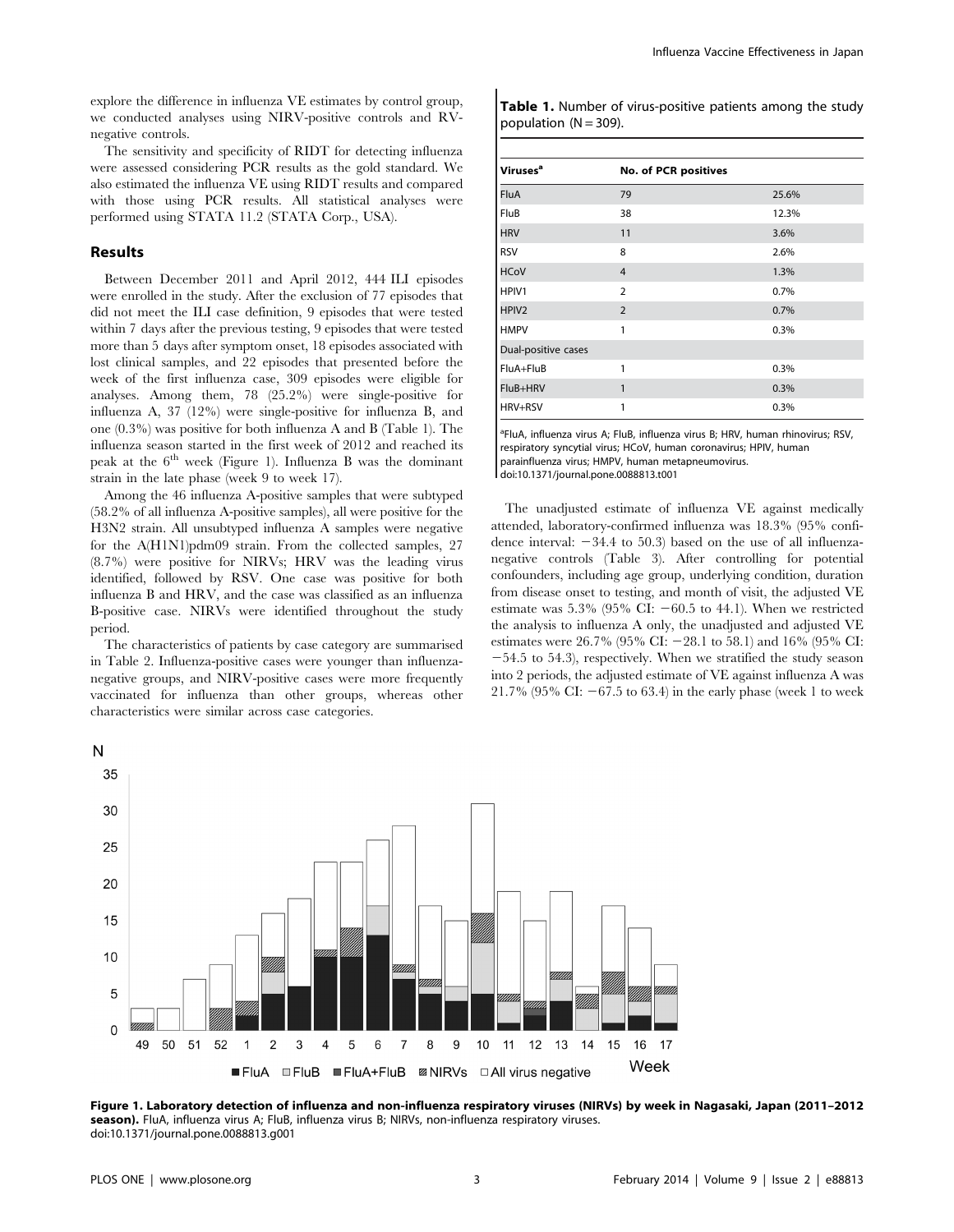Table 2. Characteristics of study participants in Nagasaki, Japan, by outcome category.

|                                                        | Influenza cases           | Non-influenza respiratory<br>virus-positive controls | All respiratory virus-<br>negative controls | $P$ value          |
|--------------------------------------------------------|---------------------------|------------------------------------------------------|---------------------------------------------|--------------------|
|                                                        | $N = 116$                 | $N = 26$                                             | $N = 167$                                   |                    |
|                                                        | N $(%)$ /Median $(IQR^a)$ | N (%)/Median (IQR)                                   | N (%)/Median (IQR)                          |                    |
| Sex                                                    |                           |                                                      |                                             |                    |
| Female                                                 | 51 (44)                   | 15(57.7)                                             | 73 (43.7)                                   | 0.396 <sup>b</sup> |
| Male                                                   | 65 (56)                   | 11(42.3)                                             | 94 (56.3)                                   |                    |
| Age category                                           |                           |                                                      |                                             |                    |
| $10-19$ years                                          | 25(21.6)                  | 3(11.5)                                              | 21(12.6)                                    | 0.046 <sup>c</sup> |
| $20-49$ years                                          | 61 (52.6)                 | 12(46.2)                                             | 88 (52.7)                                   |                    |
| $50-64$ years                                          | 17(14.7)                  | 3(11.5)                                              | 18 (10.8)                                   |                    |
| $\geq$ 65 years                                        | 13 (11.2)                 | 8(30.8)                                              | 40 (24)                                     |                    |
| Age (years)                                            | 31 (28.5)                 | 35.5 (52)                                            | 37 (36)                                     | 0.013 <sup>d</sup> |
| Chronic conditions                                     |                           |                                                      |                                             |                    |
| Present                                                | 30 (25.9)                 | 10(38.5)                                             | 59 (35.3)                                   | $0.187^{b}$        |
| Absent                                                 | 86 (74.1)                 | 16(61.5)                                             | 108 (64.7)                                  |                    |
| Date of OPD visit                                      |                           |                                                      |                                             |                    |
| January 2012                                           | 31(26.7)                  | 8(30.8)                                              | 43 (25.8)                                   | 0.085 <sup>c</sup> |
| February 2012                                          | 40 (34.5)                 | 3(11.5)                                              | 47 (28.1)                                   |                    |
| <b>March 2012</b>                                      | 28 (24.1)                 | 7(26.9)                                              | 56 (33.5)                                   |                    |
| April 2012                                             | 17(14.7)                  | 8(30.8)                                              | 21(12.6)                                    |                    |
| Duration of symptoms (days between onset and swabbing) |                           |                                                      |                                             |                    |
| $0 - 1$                                                | 83 (71.6)                 | 17(65.4)                                             | 116 (69.5)                                  | 0.807c             |
| $2 - 3$                                                | 28 (24.1)                 | 9(34.6)                                              | 44 (26.4)                                   |                    |
| $4 - 5$                                                | 5(4.3)                    | 0(0)                                                 | 7(4.2)                                      |                    |
| Vaccination status for the 2011/12 season              |                           |                                                      |                                             |                    |
| Vaccinated                                             | 38 (32.8)                 | 12(46.2)                                             | 54 (32.3)                                   | 0.029 <sup>c</sup> |
| Unvaccinated                                           | 74 (63.8)                 | 10(38.5)                                             | 95 (56.9)                                   |                    |
| Unknown                                                | 4(3.5)                    | 4(15.4)                                              | 18 (10.8)                                   |                    |

<sup>a</sup>Interquartile range.

<sup>b</sup>Chi-square test.

<sup>c</sup>Fisher's exact test.

doi:10.1371/journal.pone.0088813.t002

8) and 8.9% (95% CI:  $-155.7$  to 67.5) in the late phase (week 9 to week 17) (data not shown in the table).

When controls were limited to RV-negative controls, the adjusted estimate of VE against influenza became  $-1.5\%$  (95% CI:  $-74.7$  to 41). When controls were limited to NIRV-positive controls, the adjusted VE estimate was  $50\%$  (95% CI:  $-43.2$  to 82.5). Similar patterns were observed in the estimates of VE against influenza A.

The sensitivity and specificity of RIDT for detecting influenza A and/or B were 78.6% (95% CI: 73.9 to 83) and 95.3% (95% CI: 93 to 97.7), respectively. The unadjusted and adjusted estimates of VE against influenza using RIDT results were  $14.4\%$  (95% CI:  $-$ 43.1 to 48.8) and 5.2% (95% CI:  $-63$  to 44.9), respectively.

In total, 23 H3N2 viruses were characterised by phylogenetic analysis of the HA1 sequence. All sequences were clustered within the A/Victoria/361/2011 clade, which was genetically separated from the A/Victoria/210/2009 clade used in the 2011–2012 influenza vaccine (Figure 2).

#### **Discussion**

In Japan, influenza A(H3N2) was the dominant circulating virus during the 2011–2012 influenza season. The estimates of the VE of TIV against medically attended, laboratory-confirmed influenza and medically attended, laboratory-confirmed influenza A were 5.3 and 16%, respectively. Despite their wide confidence intervals, our estimates of low VE were consistent with reports from other countries [4,8,9].

#### Comparison with other Studies

In the 2011–2012 season, A(H3N2) was also the dominant strain in Europe, and the estimate of the VE of TIV against laboratory-confirmed influenza A was 23–29% [4,8,9]. These values were lower than those determined for the 2010–2011 season (VE =  $56-58\%$ ), when A(H1N1)pdm09 was the dominant strain [18,19]. Two reasons are proposed to explain this low influenza VE in Europe. First, a poor match between the TIV reference strain and the circulating A(H3N2) strain was reported [20,21]. A substantial proportion of circulating viruses showed

<sup>&</sup>lt;sup>d</sup>Kruskal-Wallis test.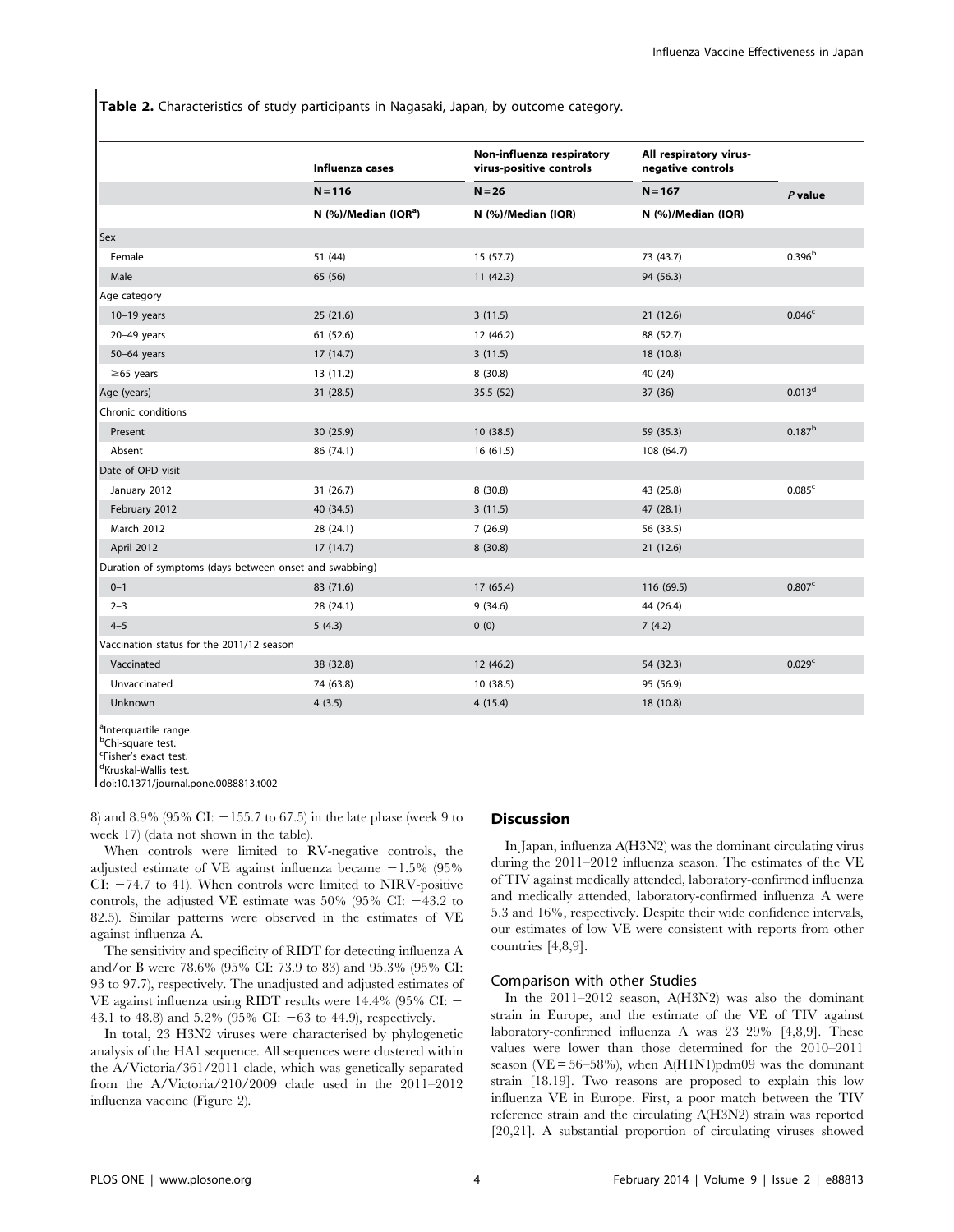Table 3. The effectiveness of the trivalent inactivated vaccine against medically attended influenza in the 2011–2012 season in Nagasaki, Japan.

|                                                   | Cases (N)/controls (N) | Crude $VE^a$ (95% CI <sup>b</sup> ) | Adjusted VE <sup>c</sup> (95% CI) |
|---------------------------------------------------|------------------------|-------------------------------------|-----------------------------------|
| VE against medically attended influenza           |                        |                                     |                                   |
| All Influenza-negative controls                   | 116/193                | 18.3 ( $-34.4$ to 50.3)             | 5.3 ( $-60.5$ to 44.1)            |
| All respiratory virus-negative controls           | 116/167                | $9.7$ (-51.1 to 46)                 | $-1.5$ ( $-74.7$ to 41)           |
| Non-influenza respiratory virus-positive controls | 116/26                 | 57.2 ( $-8$ to 83)                  | 50 $(-43.2 \text{ to } 82.5)$     |
| VE against medically attended influenza A         |                        |                                     |                                   |
| All Influenza-negative controls                   | 79/193                 | 26.7 ( $-28.1$ to 58.1)             | 16 ( $-54.5$ to 54.3)             |
| All respiratory virus-negative controls           | 79/167                 | 18.8 $(-46.2 \text{ to } 54.9)$     | $8.7$ (-71.6 to 51.4)             |
| Non-influenza respiratory virus-positive controls | 79/26                  | $61.5$ (-1.3 to 85.4)               | 53.6 $(-52.6 \text{ to } 85.9)$   |

<sup>a</sup>Vaccine effectiveness.

<sup>b</sup>Confidence interval.

c All models were adjusted for age group, underlying condition, duration from illness onset to testing, and month of visit.

doi:10.1371/journal.pone.0088813.t003

reduced reactivity against A/Perth/16/2009, the vaccine virus used for the 2011–2012 northern hemisphere seasons [21]. Second, a decrease in the influenza VE in the late phase of the season was observed. In the UK, VE against influenza A(H3N2) decreased from 43% in the early phase (Oct 2011–Jan 2012) to 17% in the late phase (Feb 2012–Apr 2012) [4]. Additionally, the VE against influenza decreased from 37% to 19% in Spain [8]. The late peak of influenza in the season and waning immunity may have reduced the overall VE [4,8,9].

In Japan, the National Institute of Infectious Diseases reported that 71% of subtyped strains were A(H3N2), 0.2% were A(H1N1)pdm09, and 28% were B based on the national surveillance of this season [14]. HI assays using post-infection ferret antiserum raised against the vaccine virus recommended for the 2011–2012 influenza vaccine, A/Victoria/210/2009(H3N2), showed that 34% of the test viruses had a reduction in HI titre of eight-fold or more [14]. In our phylogenetic analysis, all sequences of A(H3N2) viruses were considerably separated from the vaccine reference strain. The vaccine strain mismatch partially explains the low influenza VE in Japan. Additionally, despite the limited sample size, a decreasing trend in VE was observed in our setting; specifically, the adjusted VE against influenza A was 21.7% in the early phase and 8.9% in the late phase. The low VE in Japan may be explained by the combination of the vaccine strain mismatch and the waning of protection, as is the case in Europe.

## Possible Effect of NIRVs on Influenza VE Estimates in Testnegative Case-control Studies

In the current study, influenza VE was estimated using all influenza-negative controls and compared with that estimated using RV-negative controls and NIPV-positive controls. Although the confidence intervals were wide and overlapping, the point estimate was highest when we used NIRV-positive controls, followed by all influenza-negative controls and RV-negative controls. This finding was consistent with the hypothesis recently proposed by Cowling et al [6]. According to their theoretical discussion, people naturally infected with influenza are protected from subsequent NIRV infection because influenza infection induces a short-term, non-specific immunity, whereas vaccinated people are protected from influenza infection but have a higher risk of NIRV infections. In fact, Cowling et al conducted a randomised controlled trial and demonstrated that TIV recipients had an increased risk of NIRV infections [7]. If the hypothesis is true, NIRV-positive cases are more likely to have been vaccinated for influenza; thus, in the test-negative case-control study, estimates of VE using the NIRV-positive controls are higher than those using all influenza-negative controls and those using RVnegative controls. A supporting finding was reported in Australia; specifically, Kelly et al conducted a test-negative case-control study on children and demonstrated that the influenza VE was 58% when all influenza-negative controls were used and 68% when NIRV-positive controls were used [22]. On the other hand, Sundaram et al recently reported that the VE did not differ when they used all influenza-negative controls and RV-negative controls [23].

Test-negative case-control studies estimate VE by comparing the vaccination status of influenza test positives with that of test negatives that include NIRV-infected cases [3,5]. This study design allows for the collection of appropriate controls that are derived from the same source population as the cases. One of the most important assumptions in this design is that the controls are drawn from the population without consideration of their vaccination status [6,24]. If the risk of NIRV infection is high among the people vaccinated for influenza, the inclusion of NIRVpositive cases in the test-negative control group overestimates the true VE; this phenomenon may be what we observed in the current study. However, our findings do not provide conclusive evidence regarding the effect of NIRVs on VE estimates. Also, it must be noted that NIRV positivity in nasopharyngeal samples does not necessarily indicate NIRV disease [25]. Further investigations are needed to evaluate the validity of including NIRV-positive cases in test-negative case-control studies.

#### Usefulness of RIDT for Influenza VE Studies

In our previous study, we demonstrated that the test-negative case-control study using RIDT provides rapid estimates of influenza VE in clinical settings [10]. In the current study, we confirmed that the influenza VE estimate using RIDT results (adjusted  $VE = 5.2\%$ ) was almost identical to that using PCR results (adjusted VE = 5.3%). Although the use of RIDT tends to underestimate the true VEs [5] and does not consider NIRV infection status, the test-negative case-control study using RIDT is a reliable assessment tool for influenza VEs.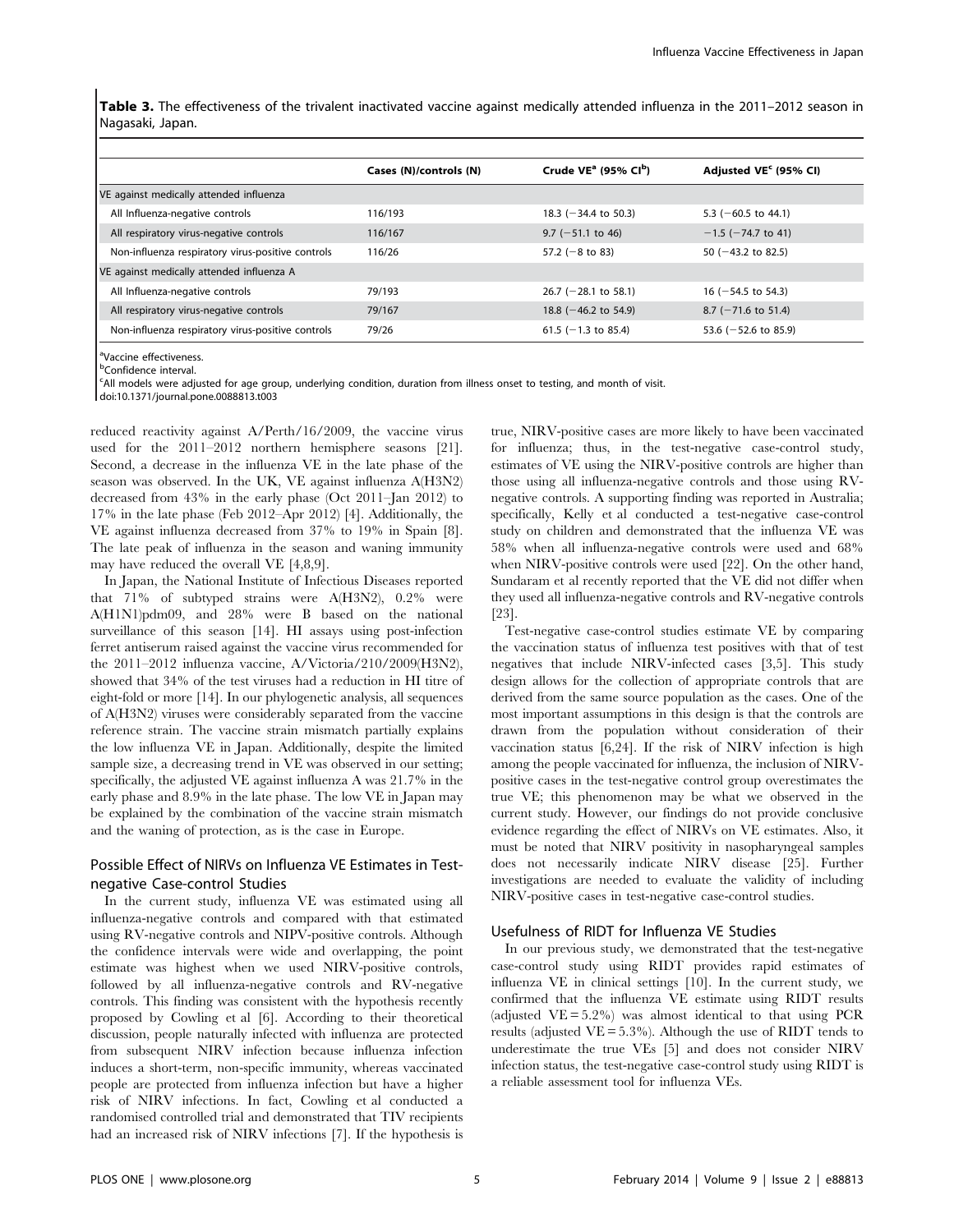

Figure 2. Phylogenetic tree of influenza A (H3N2) viruses in Nagasaki, Japan (2011–2012 season). Numbers at nodes indicate confidence levels of bootstrap analysis with 1,000 replicates as percentage values. Vaccine strains are boldfaced and in red, and reference strains are boldfaced and in black. doi:10.1371/journal.pone.0088813.g002

#### Limitations of the Study

Our study has limitations because of the nature of observational study designs [10]. The vaccination history was taken from the questionnaire and electronic medical records only. Recall biases may have affected our VE estimates. Although all potential confounders were considered, unmeasured confounders, such as socioeconomic status, may have remained. The confidence intervals of our VE estimates were wide because of the small sample size. However, the VE point estimates were low and consistent with other studies. We therefore believe that the increase in the number of samples does not fundamentally change

our conclusions. On the other hand, larger sample sizes and longer study periods are required in future studies to assess the age group specific- and season specific-effects of NIRVs on VE estimates.

#### Conclusions

The influenza VE was limited in Japan during the 2011–2012 season. The vaccine strain mismatch and the waning of protection may explain the low VE. Our study suggested that the inclusion of NIRV-positive cases in the control group may affect VE estimates in test-negative case-control studies. Further investigations are